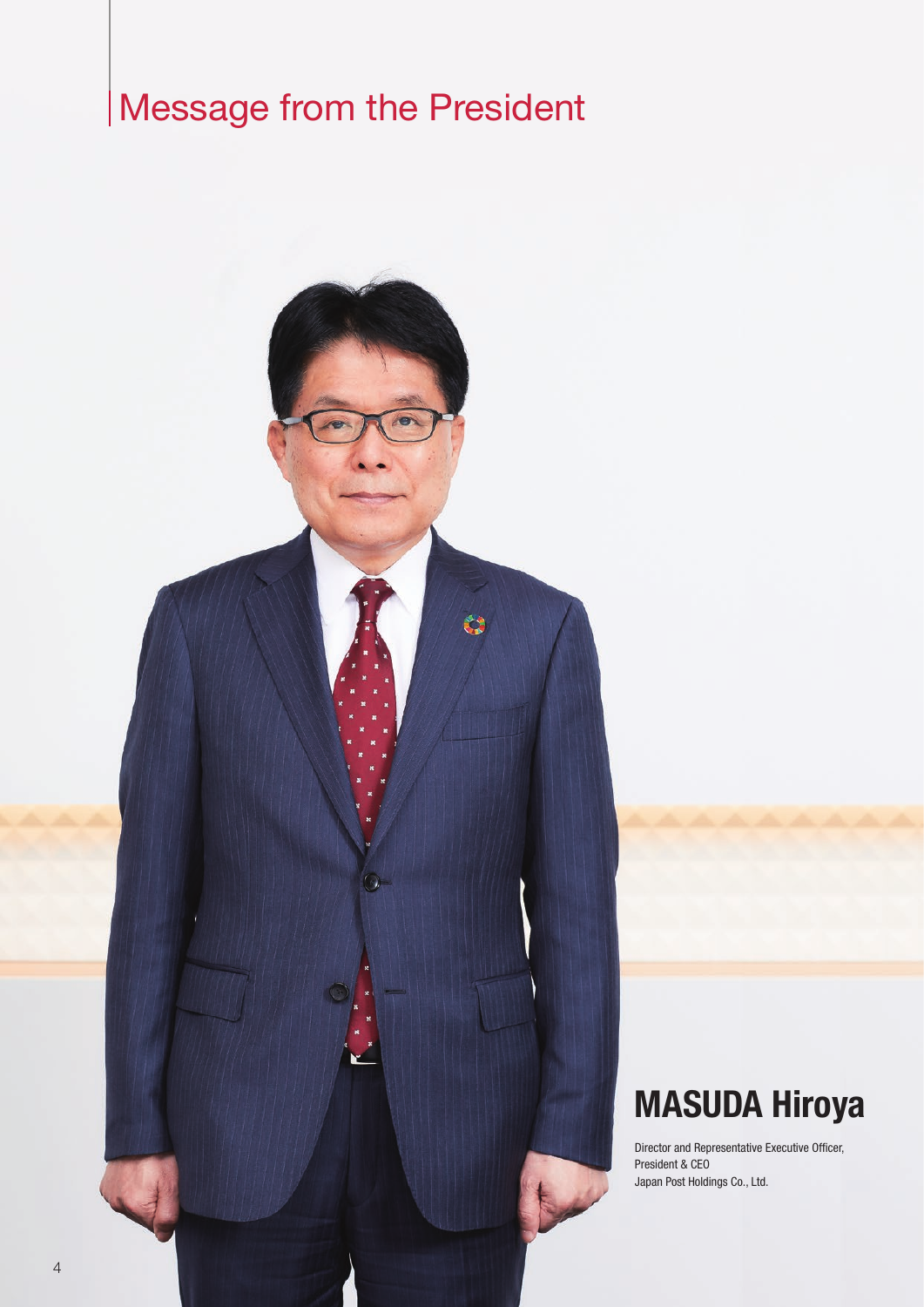The Japan Post Group will leverage its greatest strength—the post office network—to realize a "Co-creation Platform" supporting customers and local communities.

#### Introduction

Thank you for your support of the Japan Post Group. I would like to express our heartfelt sympathy to all those affected by the COVID-19 pandemic.

We have prepared Annual Report 2021 to provide investors and all stakeholders with a deeper understanding of the Group. We hope you find it useful.

#### Celebrating our 150th anniversary

For the 150th year since the founding of Japan's modern postal service, the Japan Post Group is looking back to its origins, and reaffirming the principle of "Everything for Our Customers."

The Group was founded in 1871, and celebrated its 150th anniversary on April 20, 2021. I would like to thank you for your continued support over the years.

MAEJIMA Hisoka, the father of Japan's modern postal service, famously said, "Do not hesitate to work behind the scenes. Always aspire yourself to bring others good." Based on this founding credo, the national postal service has continued to serve and contribute to local communities as Japan has grown and changed, from the Meiji era to the present day. The trust built with customers during that time is the foundation for today's Japan Post Group.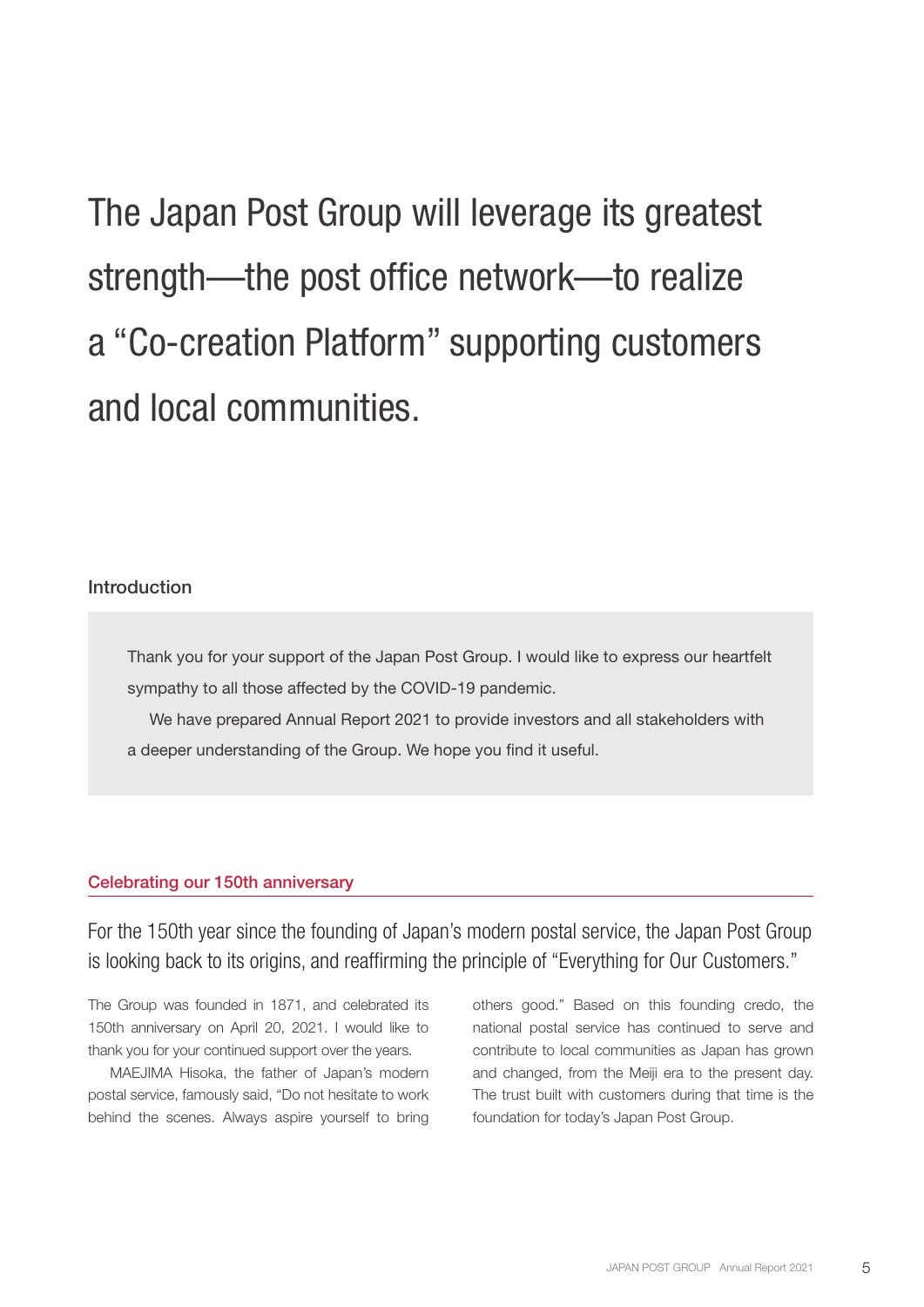As a corporate group that plays an integral part in local communities and lifestyles, we believe that all of our services are designed to please and satisfy our customers throughout Japan. This has not changed from the beginning, and never will. In our recently announced Medium-Term Management Plan "JP Vision 2025," we present a vision for the Japan Post Group as a "Co-creation Platform" supporting

customers and local communities, providing a new level of value to people of all ages everywhere.

As we mark this important milestone of 150 years since the founding of Japan's modern postal service, the Group is looking back to its origins. With simple honesty, sincerity, and humility, as well as a sense of gratitude, we are reaffirming the principle of "Everything for Our Customers."

#### Business environment facing the Japan Post Group and results of the fiscal year ended March 31, 2021

## Despite tough business conditions, Japan Post Group companies focused on providing customer-oriented services.

The Group placed priority on regaining customer trust during the fiscal year ended March 31, 2021, making a concerted effort as a corporate group. The business environment for Group companies continued to be strained by the COVID-19 pandemic, a decline in mail volume, and ultra-low interest rates.

In the postal and domestic logistics business segment, ordinary income from parcels rose with the increase in use of Yu-Pack to meet the growth in e-commerce due mainly to stay-at-home consumption, but this was insufficient to offset declines in income from a falloff in international and standard mail, among others. Net ordinary income fell as a result.

In the post office business segment, net ordinary income decreased due to a sharp decline in insurance commission income, as post offices refrained from proactively selling Japan Post Insurance products.

In the international logistics business segment, the global express, logistics, and forwarding businesses operated by Toll Holdings Limited recorded revenue declines, centered on the global express business. However, ordinary income rose in the Asia division of the global logistics business on large-scale handling of supplies for preventing the spread of COVID-19, which

along with cost-cutting measures that kept ordinary expenses below the increase in ordinary income, resulted in an overall gain in net ordinary income. Of note, in April 2021, Toll Holdings decided to sell its global express business to affiliated companies of Allegro Funds Pty Ltd.

In the banking business segment, business environment continued to be strained by continued low interest rates. Net interest income fell owning to a decline in interest from securities, but this was offset by a gain in net other operating income from a decrease in foreign currency funding costs, and net ordinary income rose overall.

In the life insurance business segment, ordinary income declined mainly as a result of the decrease in policies held, but net ordinary income rose owing to lower operating expenses reflecting a decline in new policies.

As a result, for the Japan Post Group overall, consolidated ordinary income in the fiscal year ended March 31, 2021, amounted to ¥11,720.4 billion, with net ordinary income of ¥914.1 billion, and net income attributable to Japan Post Holdings of ¥418.2 billion.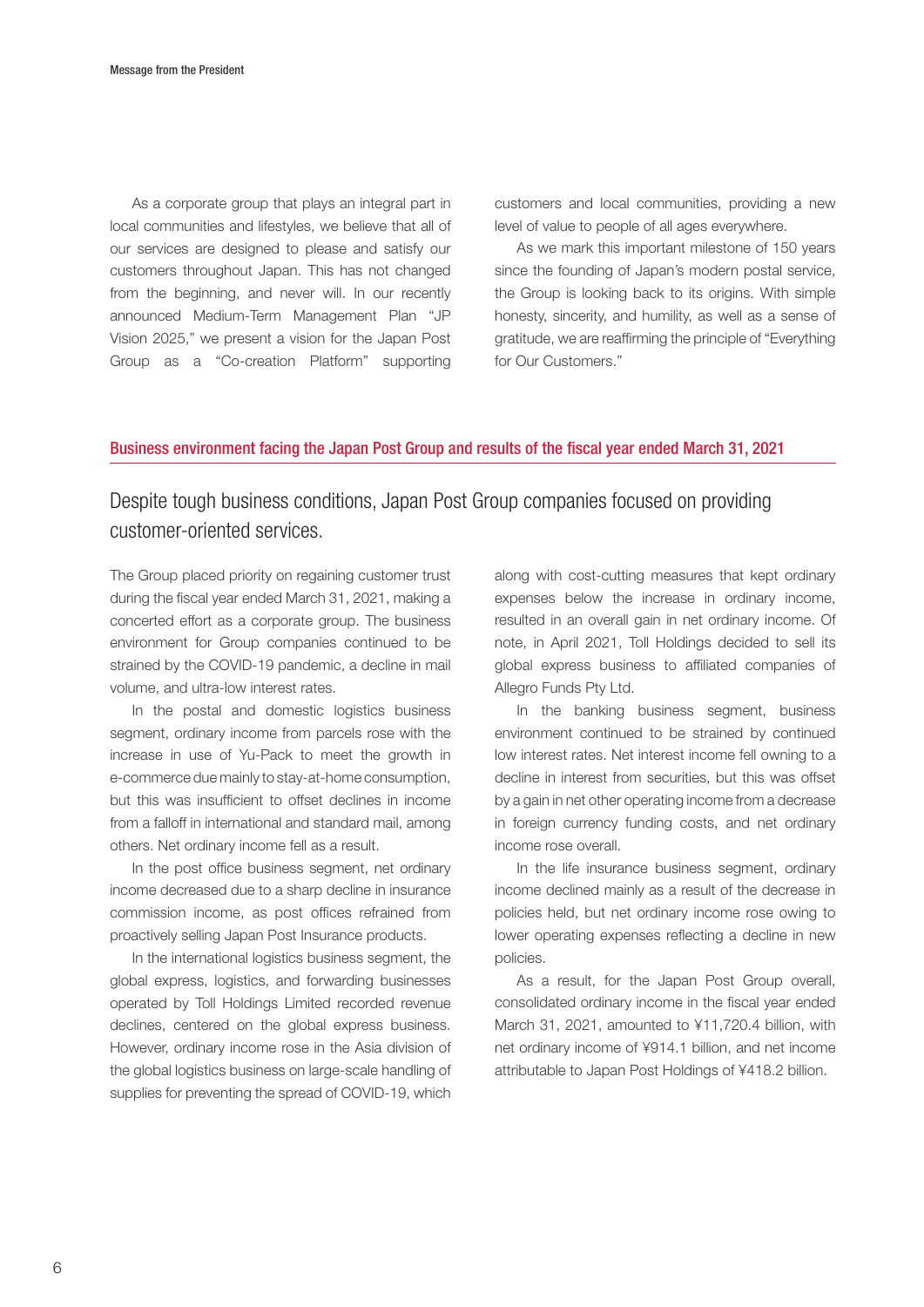#### JP Vision 2025

### Aiming to realize a "Co-creation Platform" supporting the lives and lifestyles of customers.

The Japan Post Group announced its new Medium-Term Management Plan "JP Vision 2025" in May 2021. The aim of this plan, amid a harsh operating environment, is to take our greatest asset, the network of more than 24,000 post offices deeply rooted in the communities throughout Japan, and make this business foundation stronger and more valuable. The plan was formulated based on the basic concept for the new management plan announced in November 2020, and incorporates a wide range of viewpoints, including those of frontline employees at each of our Group companies, and people outside the Group. For details, please see pages 12–19.

Our ultimate goal is to realize a "Co-creation Platform" supporting customers and local communities.

"Co-creation" means creating, together with partners, products and services that offer value, and that when combined produce even greater value. By thinking of our approximately 24,000 post office network as a platform, and actively pursuing collaboration with a wide range of companies and local communities, we aim to jointly create new products and services.

Specifically, by embracing digital transformation (DX), we will fuse "digital post offices" with our network of physical post offices. By combining the security and trust of a physical location with the convenience of digital service, we will provide customers throughout Japan with greater usefulness, peace of mind, expediency, and abundance. In addition to enhancing and strengthening the core businesses (postal and logistics service, banking, and life insurance), which include universal service, by expanding our real estate business, pursuing new businesses including M&A, and investing in venture companies, we plan to transform our existing business portfolio and achieve new growth for the corporate group.



## A "Co-creation Platform" supporting customers and local communities

We will leverage our network of post offices, the Group's greatest strength, to provide integrated services of the Group while seeking partnership with a diverse range of companies, etc., outside the Group, which we have never had before. Such efforts will help local customers enjoy safe, secure, comfortable, and prosperous lives.

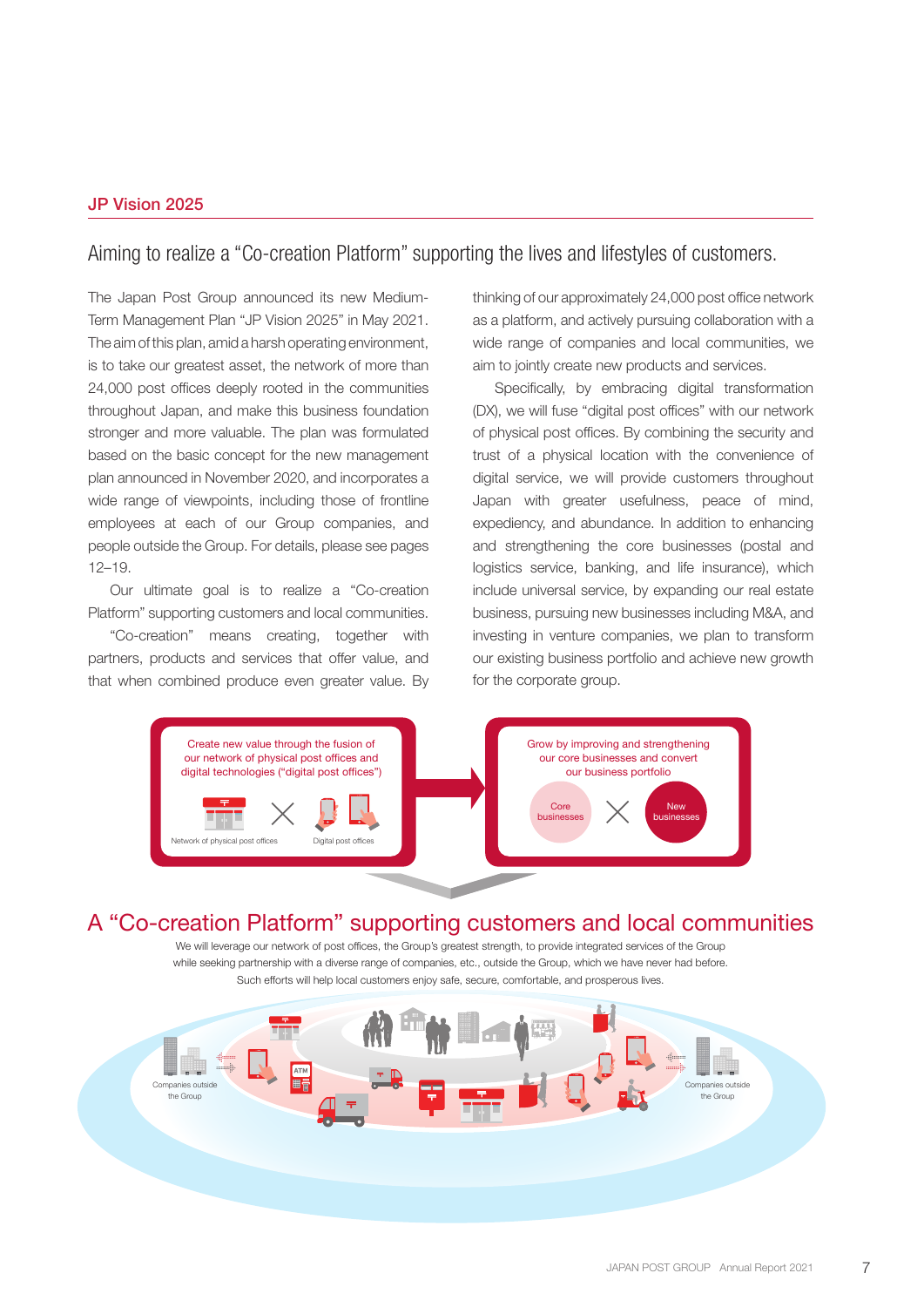One of the measures the Japan Post Group has taken to realize this vision of a "Co-creation Platform" supporting customers and local communities is the capital and business alliance launched with the Rakuten Group in March 2021. By combining the unique aspects and strengths of both the digital and physical sectors, we will maximize the synergistic benefits of the partnership and create new value for customers. We will continue to explore the broader potential for deepening our collaborative relationship with the Rakuten Group.

#### Japan Post Group's sustainability

#### JP Vision 2025 takes ESG management to a new stage.

By building a "Co-creation Platform" supporting customers and local communities, the Japan Post Group aims to support people throughout their lives in this era of the 100-year lifespan, contribute to the development and revitalization of local communities across Japan, and realize a sustainable society.

Regarding the global issue of climate change, we recognize that the Japan Post Group has a significant role to play, considering that its business operations comprise a great many facilities, vehicles, and employees both in Japan and overseas. As such, the JP Vision 2025 calls for achieving carbon neutrality by 2050. Along with accelerating existing measures to switch to electric vehicles (EVs), we will take steps to achieve carbon neutrality for local communities utilizing the post office network, and pursue environmental, social, and governance (ESG) investment related to climate change, in order to support the realization of carbon neutrality for Japan and the world.



One specific initiative is an agreement concluded in April 2021 between Tokyo Electric Power Company Holdings, Incorporated, Japan Post Holdings, and Japan Post for a strategic alliance to jointly pursue measures to promote carbon neutrality for Japan Post. Starting in fall 2021, we plan to conduct a demonstration experiment that includes installing fast-charging stations for local EV users at post offices in Numazu (Shizuoka Prefecture) and Oyama (Tochigi Prefecture), as well as switching to renewable energy and utilizing solar power generation. Amid the current focus around

the world on measures to address climate change, through such partnerships with various companies we will utilize our respective management resources and know-how to contribute to achieving carbon neutrality for Japan.

For further information on the Group's ESG management, please see pages 50–57. We recognize that this is just the first step, and that we will need to maintain and enhance our efforts going forward. By implementing the strategies in JP Vision 2025, we will advance ESG management to a new stage.